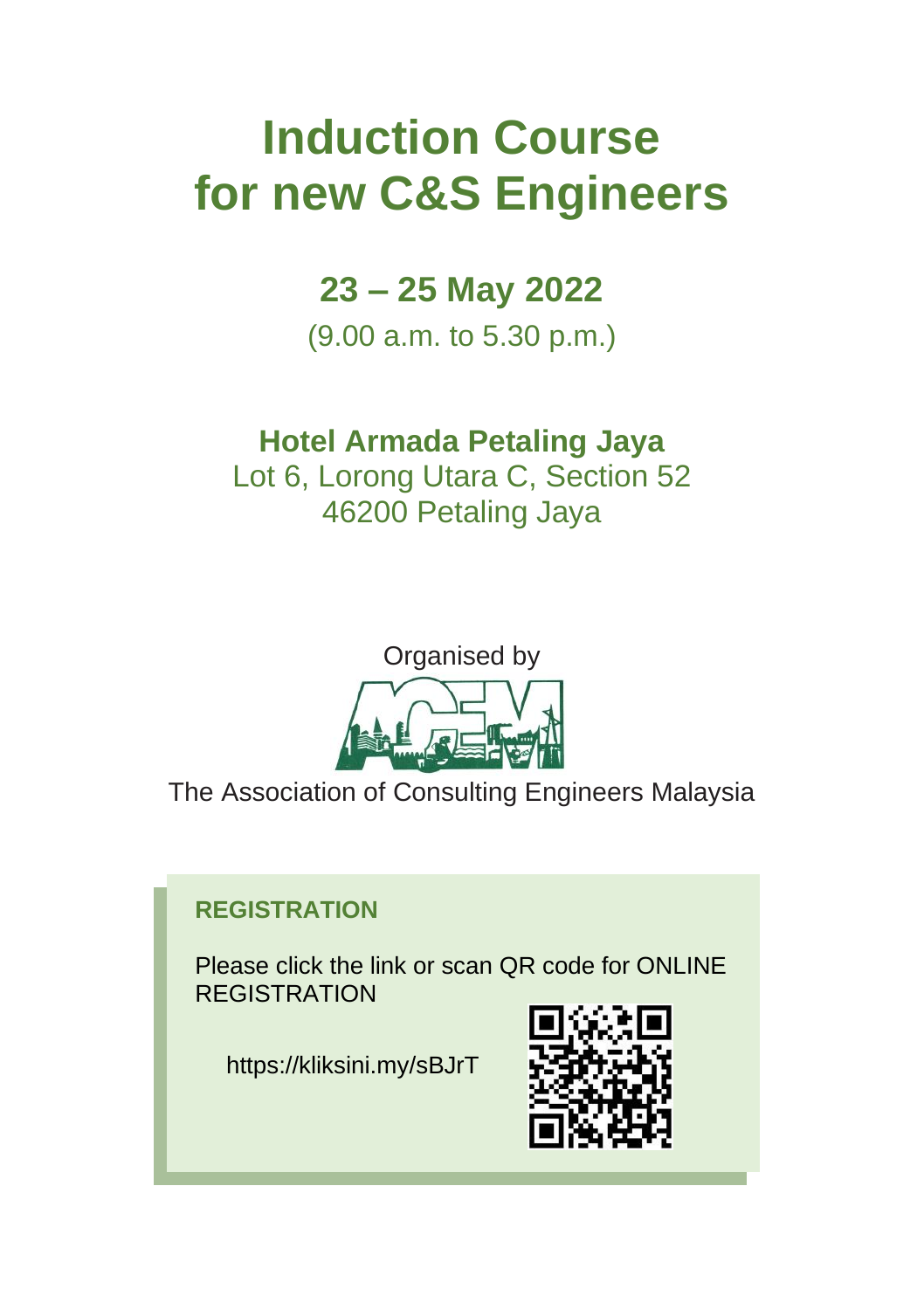### **Objective**

- 1. Introduce Professional C&S Consulting Engineering Service to new C&S Engineers.
- 2. Guide to further enhance the civil and structural engineers' skills in the engineering design environment.

#### **Target Audience**

Civil or Structural engineers with less than 2 years' experience and new Civil or Structural engineers in government and semi-government departments assigned to civil or structural engineering design works.

#### **Language / Course Notes**

English will be used for the course and course materials. Participants will receive the course notes in electronic format.

#### **Registration Fee**

| ACEM member firms | RM. | 900.00 per person      |
|-------------------|-----|------------------------|
| <b>Others</b>     |     | RM 1,000.00 per person |

Registration is on a first-come, first-served basis and will close upon reaching the maximum number. Fee must be settled in full before commencement of course.

Fee will not be refunded for any cancellation. However, substitution of participants can be arranged by informing the ACEM secretariat one week before the course commences.

Closing date for registration is **16 May 2022.**

#### **Continuing Professional Development**

The course is eligible for 17 CPD hours for Professional Engineers registered with the Board of Engineers Malaysia.

#### **Certificate of Attendance**

Certificate of Attendance will be issued to participants, subject to full attendance.

#### **Enquiries**

For further enquiries, please contact the ACEM secretariat at tel. no. 012-5290031 or e-mail vivien@acem.com.my.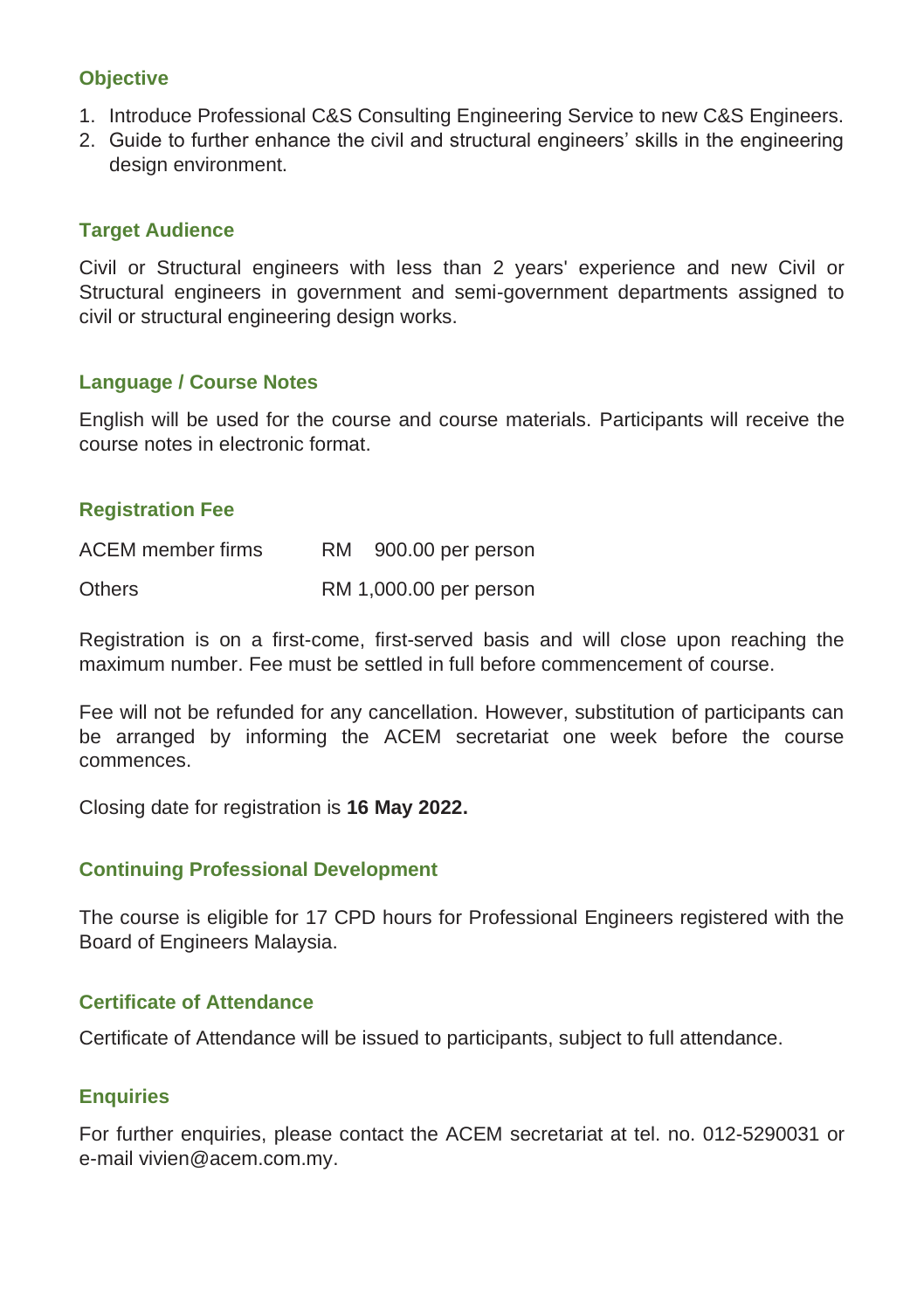# **Course Contents**

# **PROFESSIONAL PRACTICE**

- 1. Laws and Regulations Governing the Engineering Profession
	- 1.1 The Registration of Engineers Act & Registration of Engineers Regulations.
	- 1.2 Overview of Laws having relevance to the practice of Engineering ('Local Council Act', 'Town Planning Act', 'Roads, Drainage & Building Act', UBBL, 'Fire Services Act' etc) (list and brief description of function only).
	- 1.3 Overview of manuals and technical standards mandatory under statutory requirements (MSSM, SPAN Guidelines, JKR Arahan Teknik, LLM Codes) (list and brief description only).
	- 1.4 Route to registration as P.Eng.
- 2. Concept of Professionalism and Engineer's Responsibility Towards Society & the Public
	- 2.1 Four key concepts in Professionalism (public interest, fiduciary interest, professional conduct, expert knowledge).
	- 2.2 Code of professional conduct.
	- 2.3 The regulated profession and the unregulated profession.
	- 2.4 Introduction to Civil Law Act, basic principles of torts, duty of care required of a professional, 'good samaritan syndrome', fit-for-purpose etc.
	- 2.5 Common issues of Professional Conduct (letter of release, taking-over and supplanting, conflict of interest, responsibility in SI etc).

# **SITE (GEOTECHNICAL) INVESTIGATION FOR BUILDING AND CIVIL WORKS**

- 1. Guidelines and Codes of Practice
- 2. Objectives, Stages, Scope and Planning of Geotechnical Investigation
	- 2.1 Civil works
	- 2.2 Building works
- 3. Investigation Methods and Procedures
	- 3.1 Preliminary investigation
		- Surface/Topographical maps
		- Geological maps
		- Site history and reconnaissance
	- 3.2 Field measurement/instrumentation
	- 3.3 Measurement of properties in laboratory
- 4. Interpretation of Field and Laboratory Data
- 5. Geotechnical Data for the Design of Sub-Structures of Building Works
	- 5.1 Shallow foundation
	- 5.2 Deep foundation
	- 5.3 Basement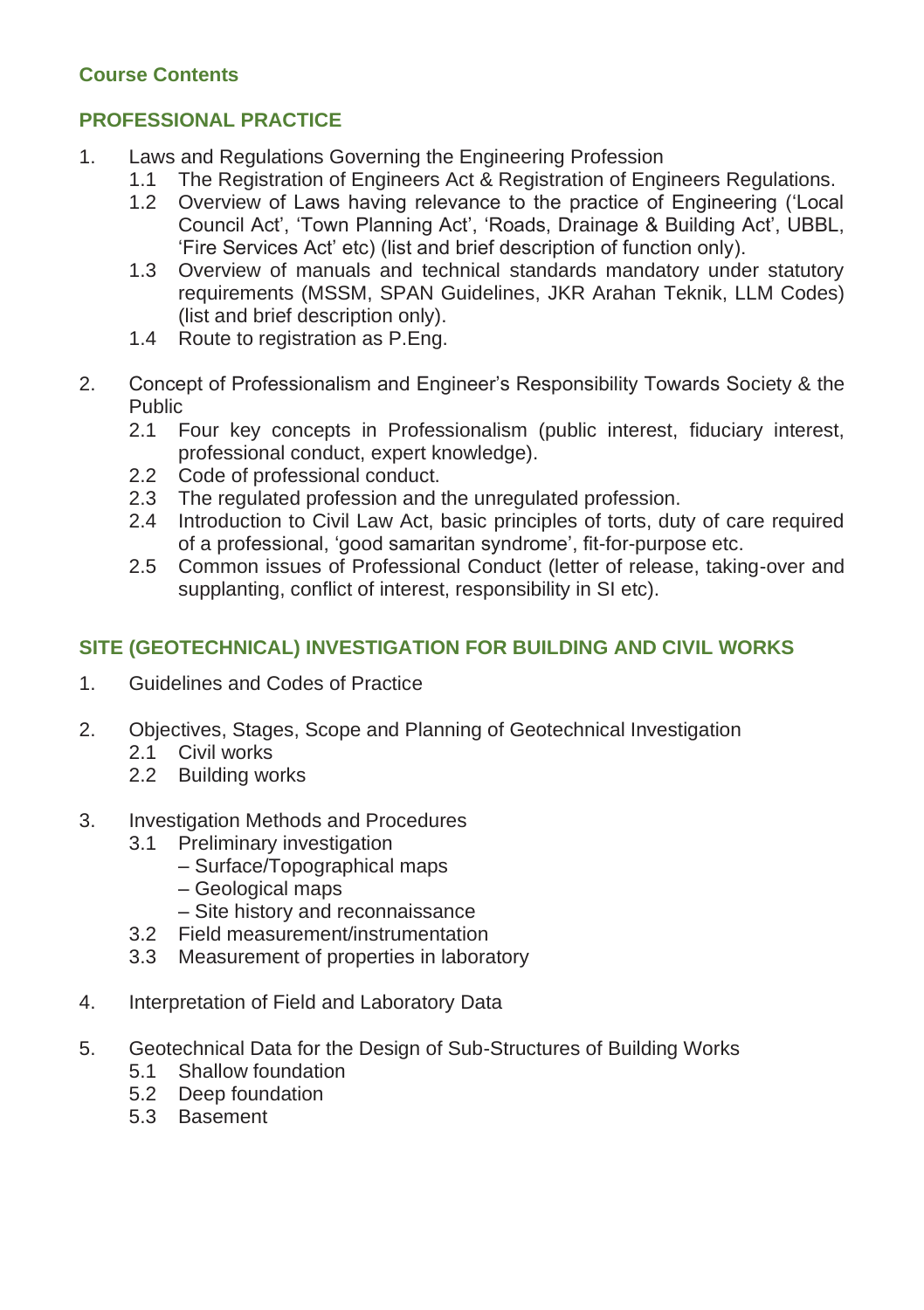- 6. Geotechnical Data for the Design of Civil Works
	- 6.1 Retaining walls
	- 6.2 Slope stability
	- 6.3 Embankments
	- 6.4 Underground openings
	- 6.5 Marine structures, waterfront structures

### **STRUCTURES**

- 1. Structural Analysis
	- 1.1 Materials / Cross Sectional Properties
	- 1.2 Methods of Structural Analysis
	- 1.3 Stiffness Method
	- 1.4 Approximate Methods
- 2. Concrete Design
	- 2.1 Durability and Fire Resistant
	- 2.2 Testing of Steel / Concrete
	- 2,3 Analysis and Design of Selected Structural Elements, Beams, Slabs, etc.
	- 2.4 Other Design Considerations
- 3. Some Aspects of Structural Steel Design in Practice

# **EARTHWORKS**

- 1. Introduction
	- 1.1 Preliminary
	- 1.2 Layout
	- 1.3 Soil data
	- 1.4 Survey information
- 2. Design
	- 2.1 Preliminary
	- 2.2 Design criteria
	- 2.3 Submissions
- 3. Construction Stage
	- 3.1 Setting out
	- 3.2 Site clearing
	- 3.3 Temporary drainage
	- 3.4 Silt traps
	- 3.5 Compaction requirement
	- 3.6 Rock blasting
	- 3.7 DOE requirement
	- 3.8 Site monitoring and control
- 4. Other Consideration
	- 4.1 Retaining walls
	- 4.2 Maintenance of completed platforms
	- 4.3 Erosion control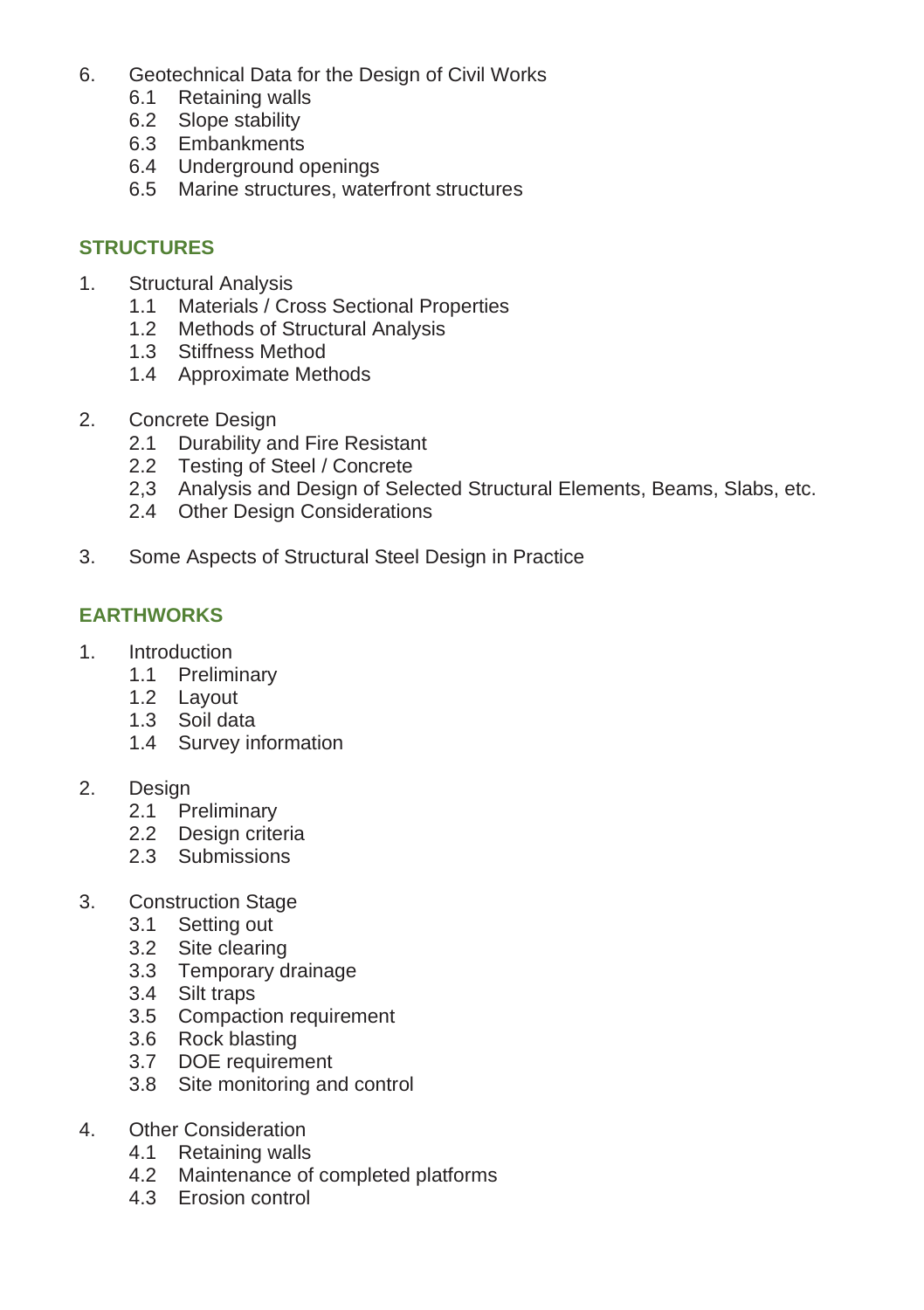# **ROADS**

- 1. Introduction
	- 1.1 Ancient roads
	- 1.2 Modern roads
- 2. Roads in Malaysia
	- 2.1 Road development
	- 2.2 Road classification and administration
	- 2.3 Design guidelines and standards
	- 2.4 Road classification/Hierarchy
	- 2.5 Design standards and roads
- 3. Route Selection and Planning
	- 3.1 Traffic study
	- 3.2 The reconnaissance survey
	- 3.3 Land
- 4. Design Control and Criteria
	- 4.1 Topography and land use
	- 4.2 Traffic
	- 4.3 Design vehicle characteristics
	- 4.4 Speed
	- 4.5 Capacity
- 5. Elements of Design
	- 5.1 Sight distance
	- 5.2 Horizontal alignment
	- 5.3 Vertical alignment
	- 5.4 Combination of horizontal and vertical alignment
	- 5.5 Cross section elements
	- 5.6 Other elements affecting geometric design
- 6. Junction Design
	- 6.1 Design of at-grade intersections
	- 6.2 Design of interchanges
- 7. Cost Estimate

# **DRAINAGE**

- 1. Introduction
- 2. Hydrological Concepts
- 3. Rapid Disposal vs. Control-at-Source
- 4. Urbanisation and its impact on Runoff
- 5. Water Quantity and Water Quality Management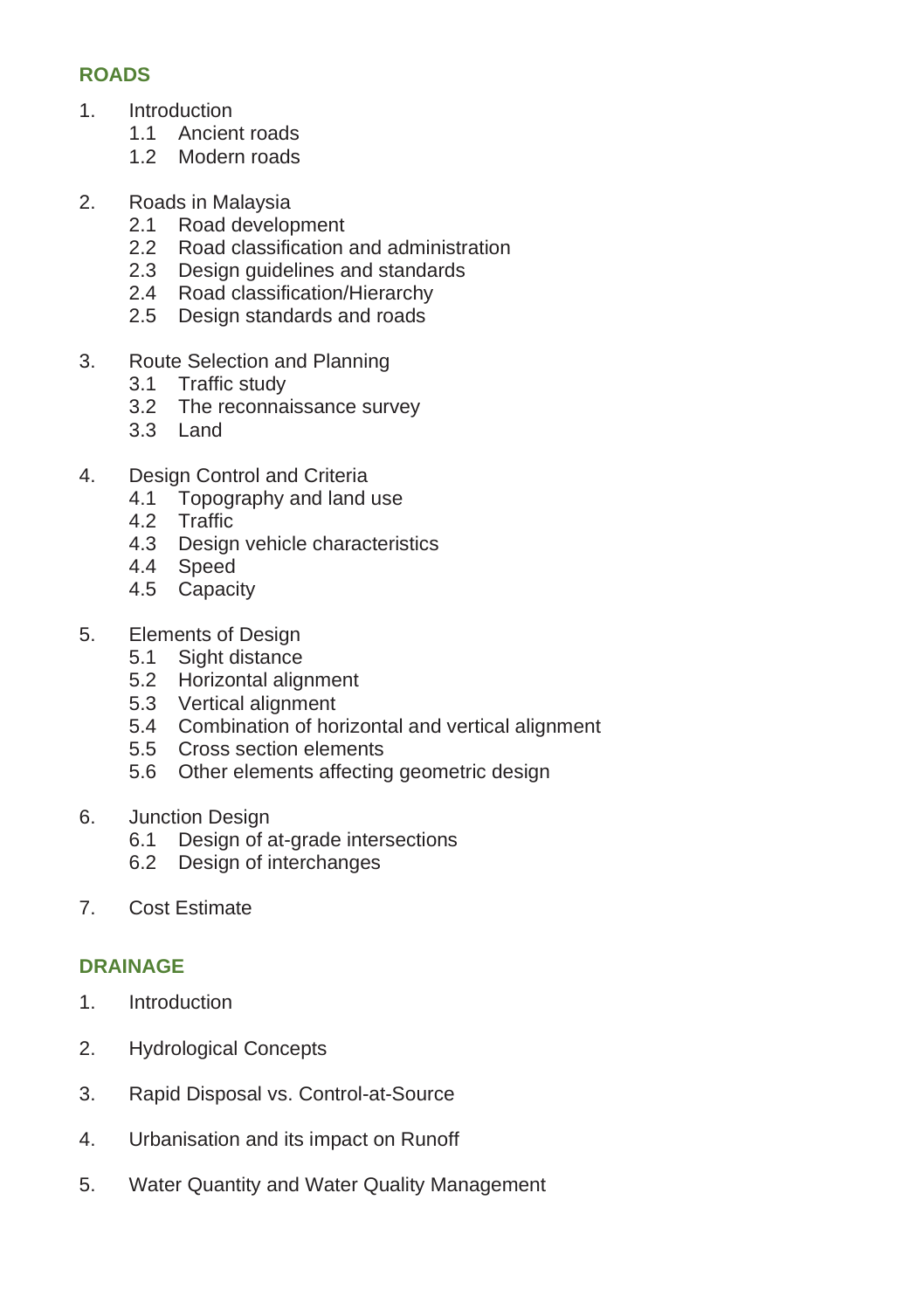- 6. Design of Drainage Systems
	- 6.1 Design Average Recurrence Interval (ARI)
	- 6.2 Flood estimation
	- 6.3 Hydraulic analyses
	- 6.4 OSD, detention and retention storages
	- 6.5 Flood routing analyses
- 7. MSMA and MSMA2
- 8. Erosion and sediment control measures
- 9. Drainage Analyses and Design Software

# **TRAFFIC**

- 1. Traffic Impact Assessment
	- 1.1 Introduction
	- 1.2 Technical guidelines
	- 1.3 Categories of assessment
- 2. Transport Planning
	- 2.1 Trip generation
	- 2.2 Trip distribution
	- 2.3 Trip assignment
	- 2.4 Modal choice
	- 2.5 Parking studies
- 3. Capacity and level of service concept<br>3.1 Unsignalised junctions and inter-
	- Unsignalised junctions and intersections
	- 3.2 Signalised junctions and intersections
	- 3.3 Roadway
	- 3.4 Other transportation facilities

# **WATER SUPPLY**

- 1. Guidelines for water supply submission
	- 1.1 Introduction
	- 1.2 Preliminary stage
	- 1.3 Where to submit water supply application
- 2. Procedures for submission of water supply application
- 3. Application and Approval Stage
	- 3.1 Application for water supply
	- 3.2 Processing and approval by Water Authority
	- 3.3 Submission of proposed design, document and plans
	- 3.4 Approval of design, document and plans
- 4. Construction and supervision stage
- 5. Testing and turning-on of water supply